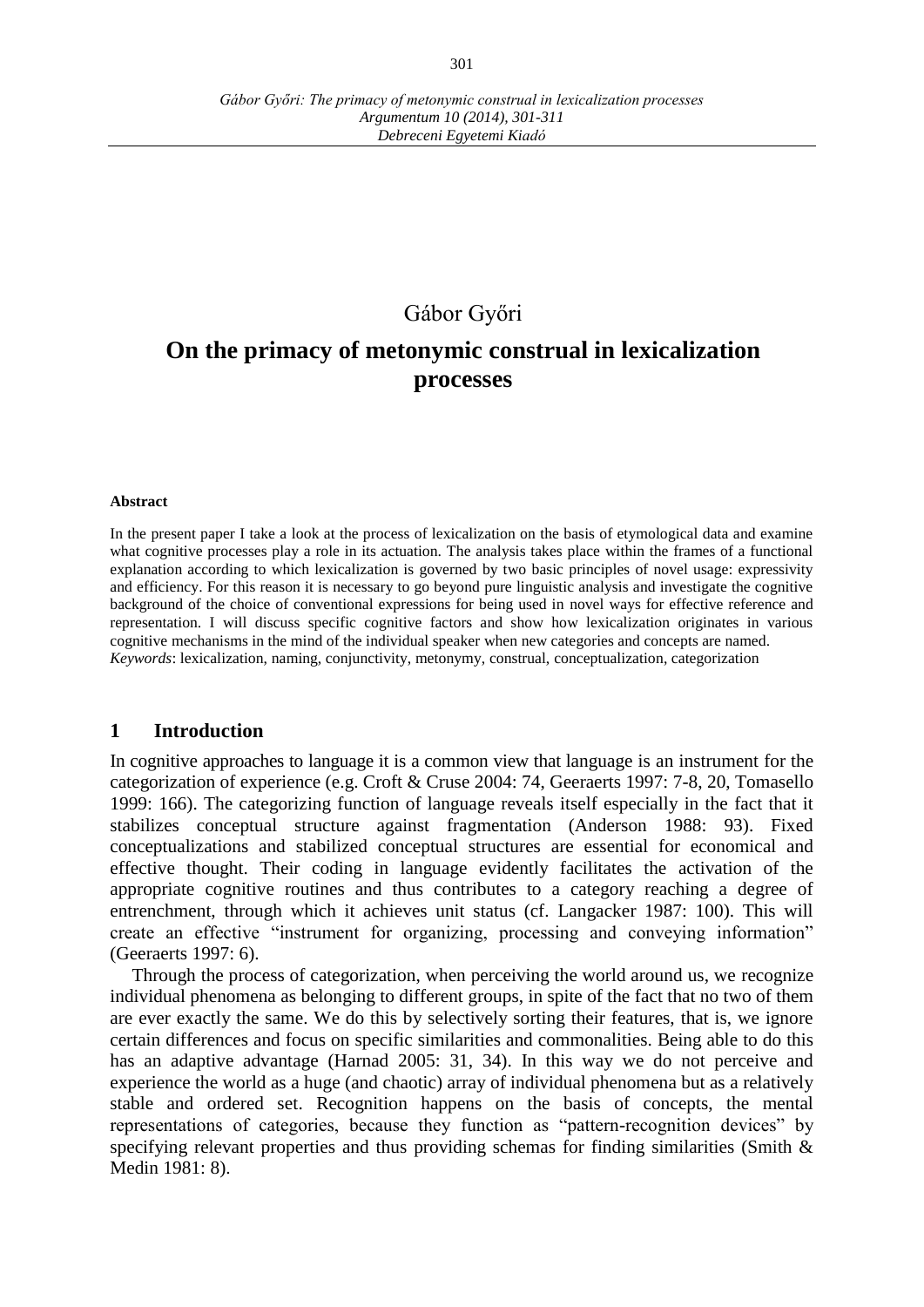#### *Gábor Győri: The primacy of metonymic construal in lexicalization processes Argumentum 10 (2014), 301-311 Debreceni Egyetemi Kiadó*

The categorizing function makes language an enormously powerful instrument of social cognition through providing an enhanced possibility for representation and transmission of cultural categories (Tomasello 2000: 40). These categories are coded in the lexicon of a language providing a relatively well-defined system of culturally significant concepts (cf. Tomasello 1999: 169-170, Tomasello 2003: 51), which represent knowledge bundles about co-varying and contingent features of the environment (cf. Macphail 1996: 288). As such they serve as the basic building blocks for constructing and operating a mental model of this environment. A community's shared knowledge of their natural and socio-cultural environment is largely based on this "social super-model", which is necessary for functional communication and through this for an adaptive interaction (Csányi 1992: 38).

Environment in this context means the segment of reality that a social group or an individual experiences and interacts with, including other individuals and interactions of and with them. Due to the complexity of human behavioural organization, the notion of environment does not only include our natural and material environment but also our social and cultural environment, which consists of socially and culturally determined components to an exceptionally high degree. However, as a result of our existence as biologically determined human beings, cognition of our physical environment retains its basic and primary status. The conceptual structures representing our complex and abstract socio-cultural environment will remain embodied and based on experience of our spatial environment. Consequently, our linguistic capacity is based on our sense of space, both visual and kinesthetic, and human symbolic knowledge is rooted in our interactive behaviour with our physical environment. Givón (1998: 46) argues "that a big chunk of the neurology that nowadays supports human language is but an evolutionary outgrowth of the visual information processing system." Lakoff (1990: 73) claims that spatial perceptual mechanisms lie at the bottom of human rationality. Langacker's (1987) Cognitive Grammar is also founded on the conviction that our knowledge of spatial relations forms the basis of linguistic structures. Johnson (1987) has given a detailed explanation of how linguistic meaning emerges through the metaphorical projections of image schemata, which arise in the mind from bodily experience.

The coding of cultural categories in language is manifest in language change, mainly its lexical and semantic aspects. This is not a simple labelling process but – due to the cognitivecommunicative function of language, its representational-referential character – it involves specific cognitive processes on which categorization is based. Coding happens through the emergence of new expressions, which originates in the synchronic linguistic activity of speakers. Such usage is cognitively motivated by the perspectives an individual speaker takes on a segment of reality. If the novel conceptualization proves to be contextually functional (i.e. effective and informative), the new expression will become conventionalized, which means the adoption of the new perspective by the speech community. This shared conceptualization is the result of cultural categorization comprising common perspectives of understanding and will function as an adaptive new cultural category in the social cognition of the community.

A historical lexical-semantic analysis of these developments reveals specific cognitive processes that operate in speakers' synchronic linguistic activity during spontaneous and context dependent pragmatic usage which in the long run leads to conventionalized conceptualizations resulting in semantic fixation in the structure of language (Győri 1996, 2002, 2004). In this paper I will take a look at how metonymic construals in this activity influence lexicalization processes.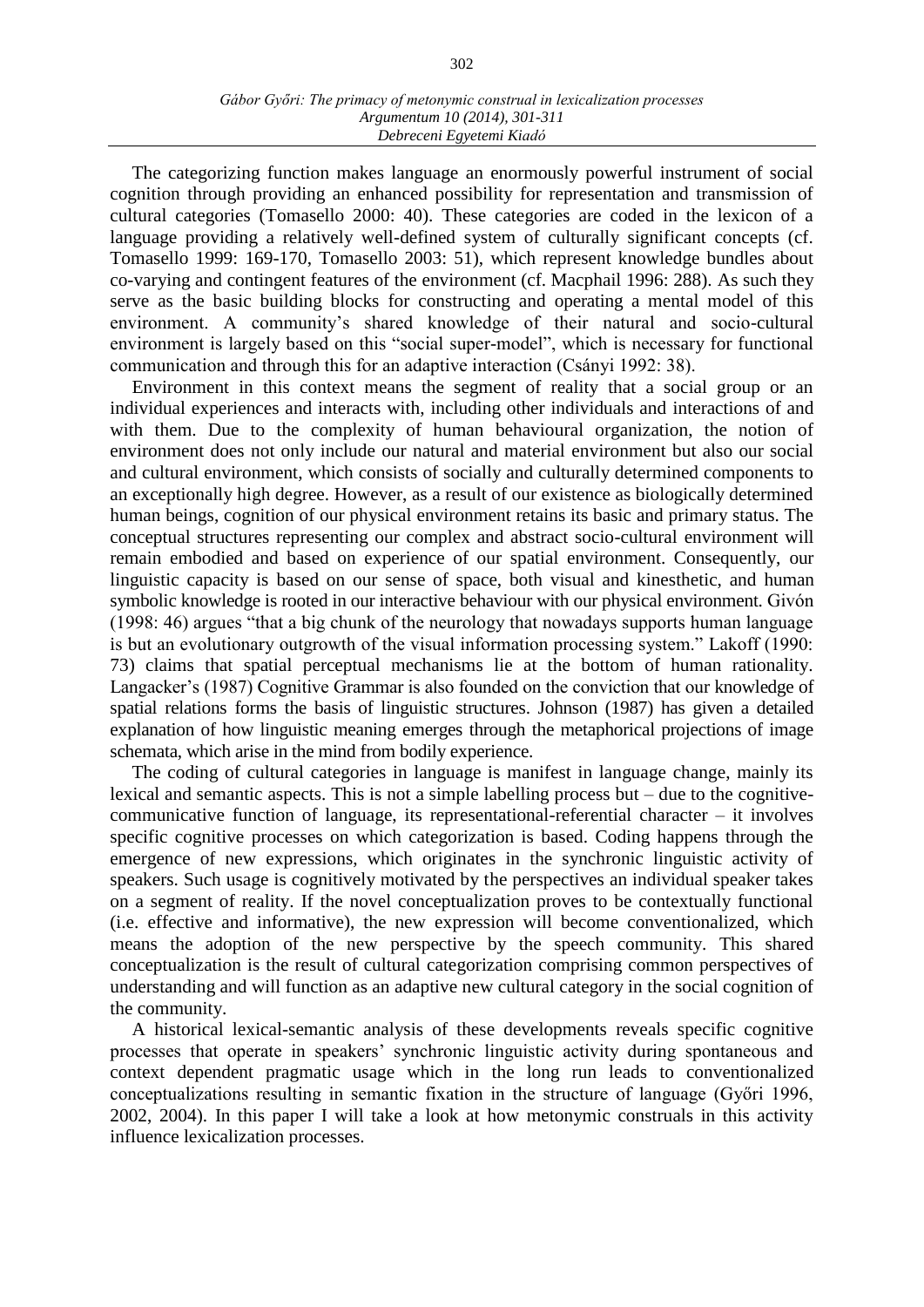## **2 Cognitive factors behind metonymic construals**

Geeraerts (1997: 105) has claimed that novel usage is governed primarily by two basic communicative principles: expressivity and efficiency, where "expressivity is always the primary cause of change, whereas efficiency involves the choice of the linguistic means realizing the expressive intention". The semantic extension which occurs during the creativeinnovative usage of an otherwise established expression is possibly due to the malleability of the underlying conceptual structures, the fuzzy boundaries of categories. Based on these, speakers employ various cognitive mechanisms in the form of metaphor, metonymy, narrowing or broadening of meaning, blending, etc. – i.e. extending, constraining or combining categories – for the sake of immediate expressiveness in their communicative interactions. Thus, a speaker trying to comply with particular spontaneously arising communicative needs also faces a cognitive challenge. When phenomena of reality are to be designated for the sake of discourse, they must also be conceptualized in functional ways for economical and efficient representation in order to facilitate effective thinking. Kövecses (2010) stressed that novel conceptualizations are also effected by the immediate circumstances of the discourse and identified five kinds of such contextual effects: the physical setting, the knowledge about discourse participants, the cultural context, the social setting and the linguistic context.

In lack of a conventional sign, reference to a phenomenon requires some kind of cognitive clue. Carroll (1985) conducted a study which offers insight into how novel expressions can be used to cope with the communicative-cognitive challenge. In Carroll's study subjects were asked to make up names for various things, either unfamiliar or only lacking a conventional name. It was observed that the names generated tended to describe and categorize because they referred in some degree to properties of the name's referent, like e.g. "molasses peanut cookie" for a cookie containing molasses and peanuts, "tire changer" for a person who is changing a tire, or "rayed triangle" for a triangular shape pierced by a line segment (Carroll 1985: 13, 21). Carroll (1985: 3) termed this "creative naming". When the subjects were asked to rate the names they produced according to quality, the names that were easy to learn and remember (i.e. descriptive, natural, etc.) and easy to use (i.e. distinctive, brief, etc.) were rated as "good names" (Carroll 1985: 5). As the criteria for easy remembering and easy usage indicate, names are the better the more unambiguously they highlight a category. Theoretically, the mentioning of even one property is a description, though an incomplete one, which nonetheless may prompt the whole category. This capacity of an expression is determined by the salience of the property in question and is due to what Rosch (1978: 30) called the cue validity of features, which is the degree to which a particular feature of a category has the capacity to cue the complete category, i.e. the total set of its features.

We can now explain why "good" names are descriptive. From a cognitive point of view, the usage of descriptive terms is the most economical way to make up names for groups of entities. This is true in several respects. Naming by description is a procedure that:

- (i) facilitates the cohesion of a mental category by emphasizing relevant attributes;
- (ii) supports the connection by direct reference to attributes;
- (iii) helps us create new mental categories by the explicit grouping of features.

Furthermore, straightforward reference to some obvious attribute (or property) of the phenomenon as a clue is cognitively the least challenging. Thus, an expression characterizing the given phenomenon from perceptual, functional, spatial, temporal, or some other relational aspect will be the most effective. As a consequence, in the etymological examples given below the metonymy PROPERTY FOR PHENOMENON can be observed.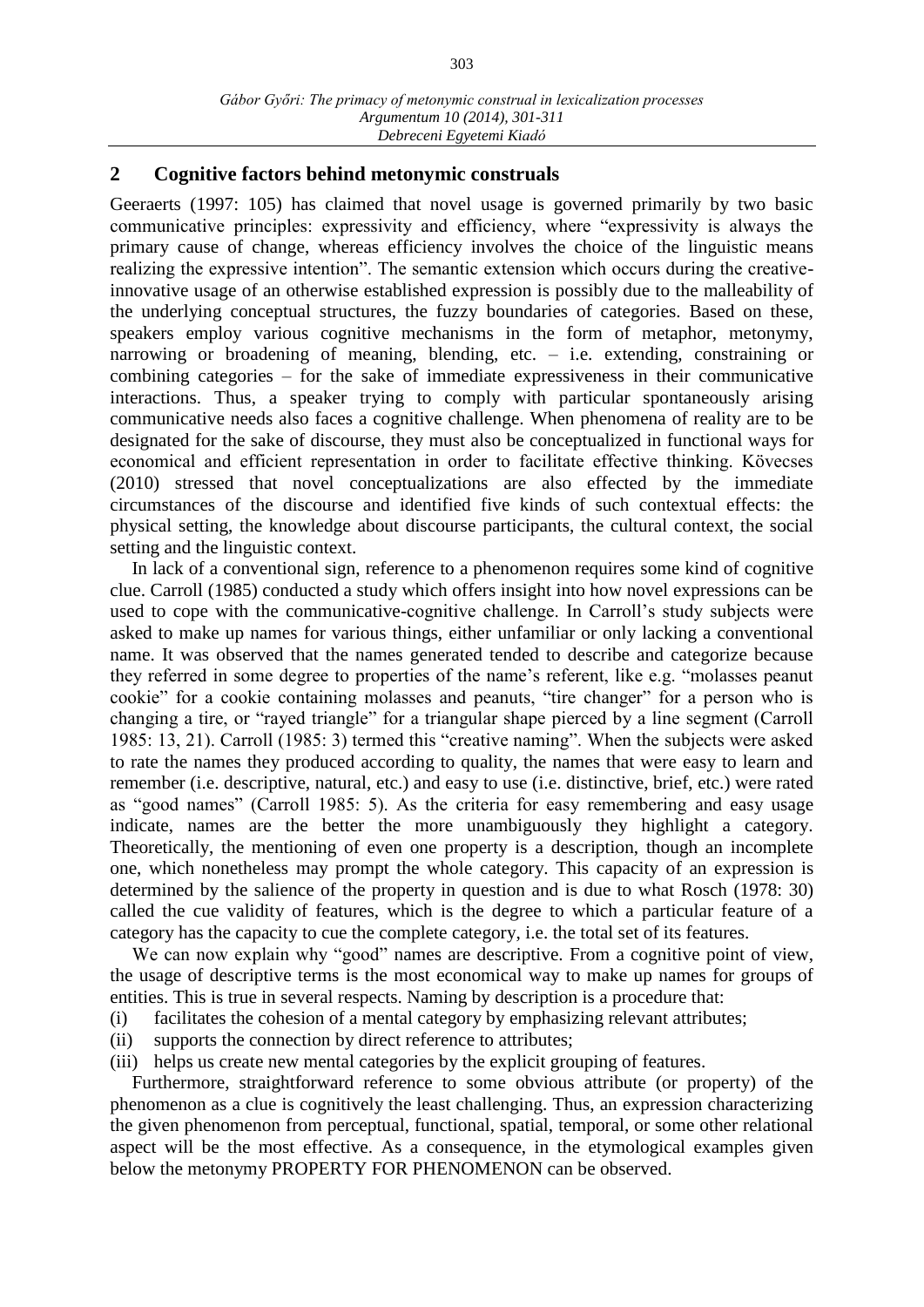#### *Gábor Győri: The primacy of metonymic construal in lexicalization processes Argumentum 10 (2014), 301-311 Debreceni Egyetemi Kiadó*

At this point the question may arise why speakers choose one conventional expression over another in order to express a particular new idea with it. Having the whole system of language in mind, we can also ask why lexicalization processes take certain avenues and not others. After all, several conventional expressions may present themselves for reference to the same phenomenon and the same expression can be used to refer to different phenomena. In other words, the same phenomenon can be characterized in different ways, other things being equal, while a certain feature can be characteristic of phenomena falling normally under different categories. Kövecses (2000) has shown that not only the same target domain can be characterized by different source domains, but also how the same source domain can be mapped onto different target domains, of course with a different focus. There appears to be nothing ultimately compelling about referring to something in one particular way. For instance, Eng. *glass* 'a vessel for drinking' derives its name from the material it is made of, while Hung. *üveg* 'the material glass' has come to denote metonymically a different object made of this material, namely bottle. Theoretically, other metonymical expressions could have done the job just as well. Kövecses and Radden (1998) have made a detailed analysis of the specific cognitive and communicative principles that govern the selection of vehicles in novel metonymic expressions. Their results show that three determinants of conceptual organization – human experience, perceptual selectivity, and cultural preference – constrain the cognitive principles, while the communicative principles originate in the need for clarity and relevance.

The fact that the choice of an expression for reference and the judgement of its appropriateness is within the individual speaker's scope of decision is obviously one manifestation of "[t]he *perspectival nature of linguistic meaning* [, which] implies that the world is not objectively reflected in language" (Geeraerts 1997: 8). Thus, subjectivity must naturally also play a role in semantic change (Traugott & Dasher 2002: 99). According to Traugott's historical-functional perspective, subjective construal or altered perspective can also play a role in the construction of occasional meanings as witnessed in lexicalization:

Subjectification involves speakers recruiting forms with appropriate meanings to externalize their subjective point of view. This is an activity that draws on cognitive principles but takes place in the context of communication and rhetorical strategizing. (Traugott 1999: 189)

Thus, subjectification is an important force in lexicalization due to "the attempt on the speaker's part to increase the informativeness to the interlocutor of what is being said, i.e. a cognitive-communicative motivation" (Traugott 1995: 49).

By examining lexicalization processes we can also draw inferences about category formation in general. It especially shows that the formation of new conceptual categories is not independent of human interaction with the environment because descriptions pin-point just the essence of this interaction, i.e. whether this essence lies in the mere perception of real world attributes (cf. PIE *\*bher-* 'bright, brown' > Eng. *bear*, CHARACTERISTIC COLOR FOR [ANIMATE] OBJECT) or in the recognition of certain attributes as functionally relevant for a particular kind of behaviour (cf. PIE \**kwel-* 'to revolve, move around' > Eng. w*heel*, < CHARACTERISTIC FUNCTION FOR OBJECT). However, when speaking about naming by description as category formation, we have to bear in mind that here the basis for classification becomes explicit by marking only one particular property while others stay implicit. As for instance the etymology of Eng. *cloud* (< PIE \**gel-* 'to form into a ball') shows, 'ball-like' is the explicit property that served as the ground for coding, based on the metonymy SHAPE FOR OBJECT, but there must be also other features participating in the categorization, although only implicitly. The effectiveness of the metonymical construal in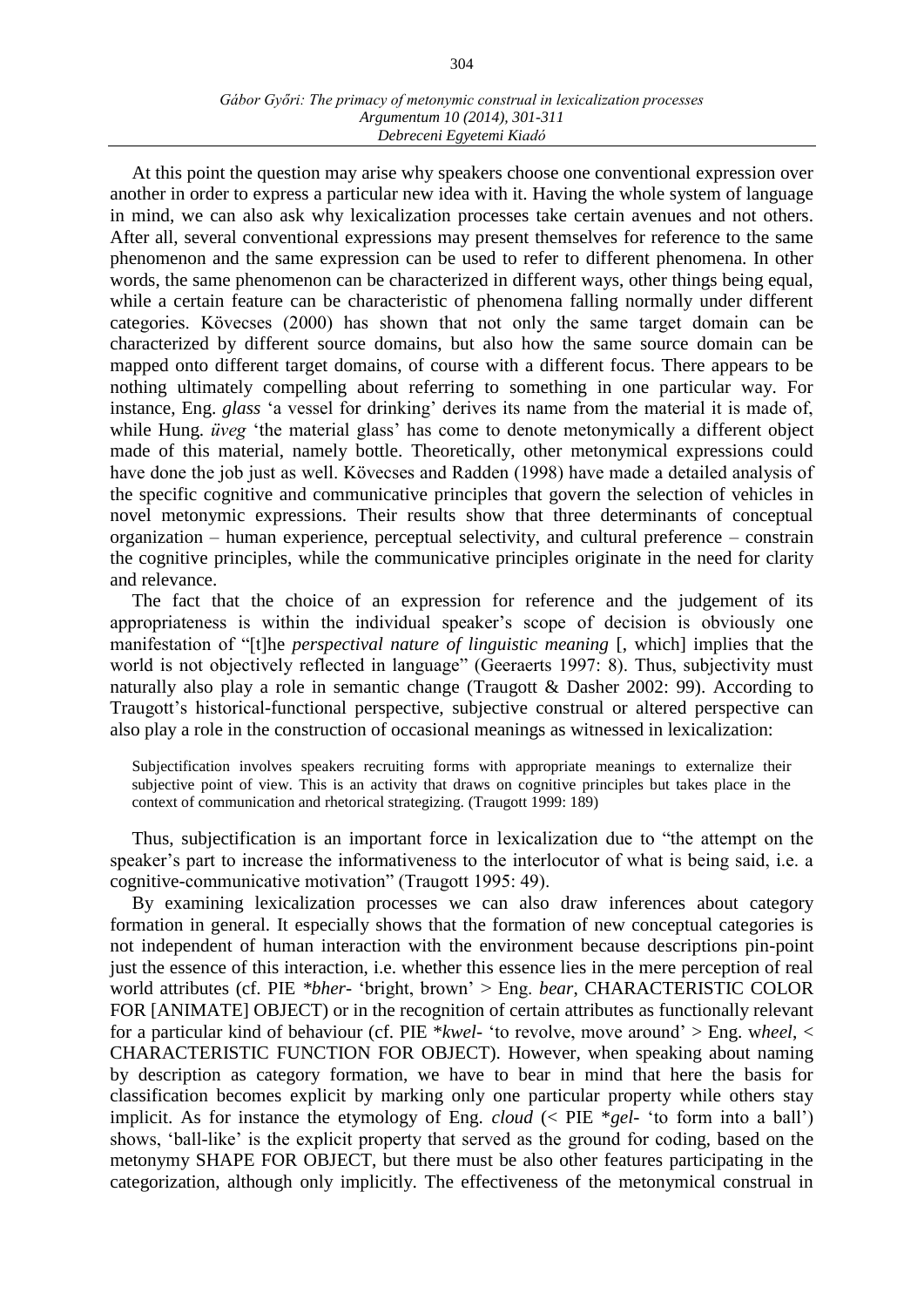spite of this 'hiddenness' of features – since clouds are not the only ball-like things in the world – is due to the fact that the high correlational structure of attributes probably yields such a high level of feature integration in the category that when activating one feature, the totality of the connecting features is also activated (Rosch 1978: 29, cf. also Langacker 1987: 385). Which feature or features get the activating role in naming by description will depend on the cue-validity of features:

Cue validity is a probabilistic concept; the validity of a given cue x as a predictor of a given category y (the conditional probability  $y/x$ ) increases as the frequency with which cue x is associated with category y increases and decreases as the frequency with which cue x is associated with categories other than y increases. (Rosch 1978: 30)

In particular cases of naming by description, it is the feature with the highest cue-validity that is the best candidate for becoming the activator in naming a phenomenon. The cue-validity of features may be influenced by the speakers' capacity for alternate construals (cf. Langacker 1987: 138), and the speakers' varying perspectives can have the effect of raising the cuevalidity of different features. To take the example of Eng. *cloud* again, it is obvious that it was construed as a ball-like object in the sky, which raised the cue-validity of the feature BALL-LIKE. In contrast, the German word for 'cloud' reflects a totally different construal in the form of the metonymy FUNCTION FOR OBJECT: Germ. *Wolke* 'cloud' < PIE \**welg-* 'wet'. Whereas *cloud* was conceptualized on perceptual grounds, namely its shape, *Wolke* was construed on functional grounds, i.e. its function to yield precipitation. As another example for a similar state of affairs consider the etymologies of Eng. *skin* (< PIE \**sek-* 'cut' via the extended root \**skend-* 'to peel off' through Scandinavian transmission) and Eng. *hide* (< PIE \**(s)keu-* 'cover, conceal'), where the alternate metonymical construals as ORIGIN FOR OBJECT vs. FUNCTION FOR OBJECT are clearly detectable.

On the above grounds, essential parallels can be detected between linguistic category coding (lexicalization) and conceptual category formation. At the linguistic level categorization is always explicit to a certain degree. The explicitness manifests itself in marking certain features (though usually not more than one) of the category via a coding expression while others stay implicit. E.g., as the etymology of Eng. *gold* (< PIE *\*ghel-* 'to shine, glitter') (Watkins 1985: 21) shows, GLITTERING (or SHINING) is the explicit feature that served as the basis for the coding. Though only part of the complete conceptual construal is revealed in this way, this parsimonious solution is probably due to a reflection of cognitive economy, one of the principles of category formation proposed by Rosch (1978).

All things being equal, it is the high correlational structure of attributes, yielding a high level of feature integration in the category, that is responsible for the fact that by activating one feature, the totality of the connecting features is also activated. In fact there are four factors influencing the choice of an attribute that will be assigned the activating role: cuevalidity, cognitive economy, perceived world structure, conjunctivity.

Salience of a feature, i.e. high cue-validity, is always a function of existing knowledge: the features we discern as salient must be ones that we already have knowledge of as separate categories (Rosch 1978: 29, cf. Geeraerts 1997: 44). Any linguistic innovation is therefore accomplished with the help of already conventional devices in the language (cf. Croft 2000: 104). This will naturally put specific constraints on such innovations because "[o]ne influence on how attributes [in category formation] will be defined by humans is clearly the category system already existent in the culture at a given time" (Rosch 1978: 29). Croft (2000: 108) talks about the *creation of salience* because several terms might "successfully establish reference […] and the properties chosen thereby become more salient" (Croft 2000: 109). The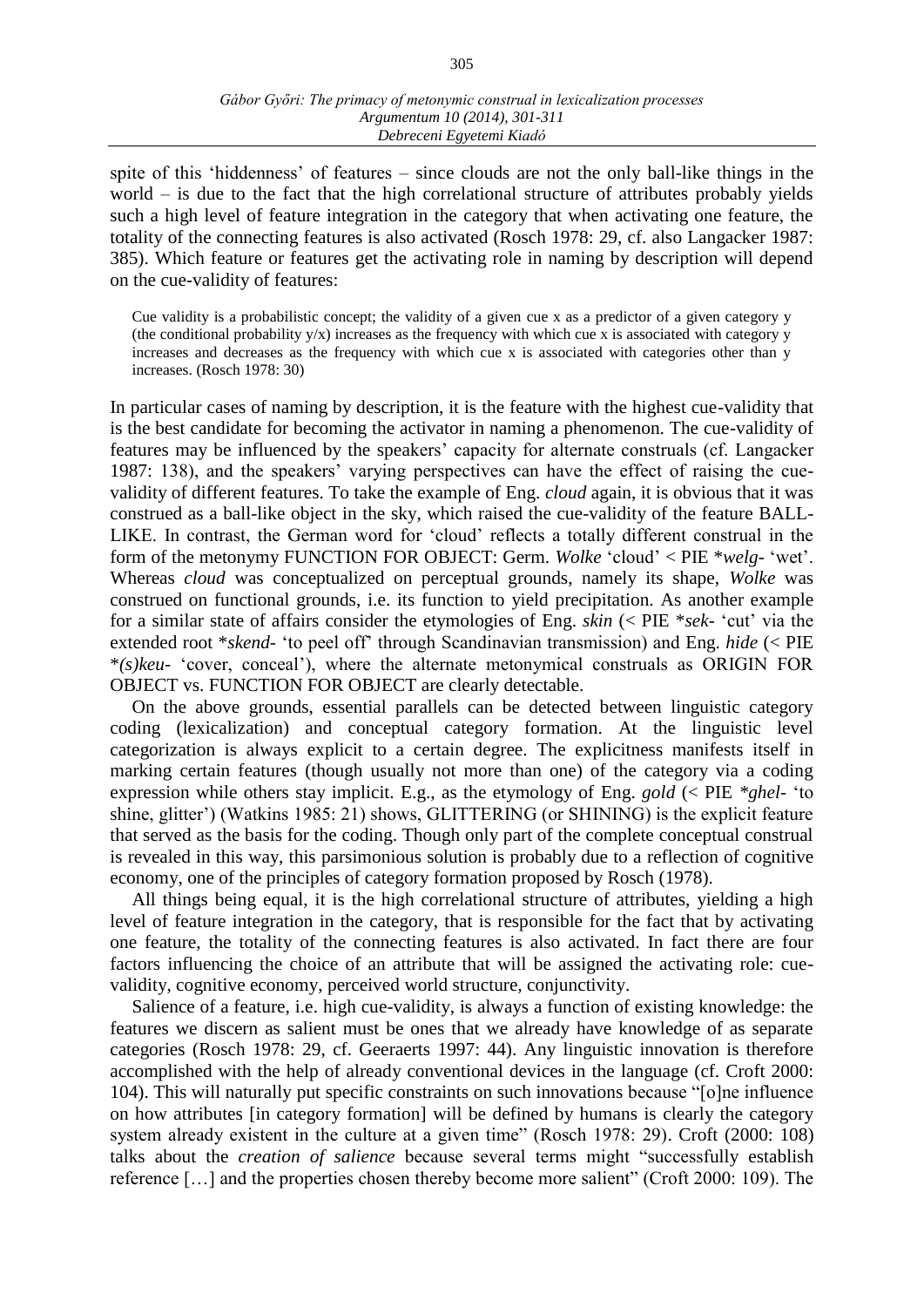#### *Gábor Győri: The primacy of metonymic construal in lexicalization processes Argumentum 10 (2014), 301-311 Debreceni Egyetemi Kiadó*

type of knowledge playing the most important role here, and serving as the ground for metonymic expressions, usually relates to perceptual attributes or characteristic functions or activities. Thus, a hat is a thing that shelters (Eng. *hat* < PIE *\*kadh-* 'to shelter, cover') (Watkins 1985: 26): FUNCTION FOR OBJECT, a thumb is a "thing" that is swollen (as compared to other digits of the hand) (Eng. *thumb* < PIE *\*teu-* 'to swell') (Watkins 1985: 71): PERCEPTUAL ATTRIBUTE FOR OBJECT, a hawk is a "thing" that grasps (Eng. *hawk* < PIE *\*kap-* 'to grasp') (Watkins 1985: 27): ACTIVITY FOR ANIMATE OBJECT. In some cases it is not totally obvious whether the metonymic construal is based on a perceptual attribute or on some other knowledge. Thus, in the case of Germ. *Hahn* 'rooster' < PIE \**kan-* 'sing' PERCEPTUAL (ACOUSTIC) PROPERTY FOR ANIMATE OBJECT and ACTIVITY FOR ANIMATE OBJECT seem to be valid explanations for the lexicalization process.

Closely connected to cue-validity are the principles of 'cognitive economy' and 'perceived world structure' (Rosch 1978: 28-29), since processing a feature with high cue-validity will require the least cognitive effort. Perceived world structure hinges on human perceptual organization and will thus most unambiguously influence which attributes of particular phenomena will serve as cognitive cues for a given category. In some sense perceived world structure seems to be over-ruled by functional considerations when knowledge of the particular function of an object dominates over the information picked up by the sense organs due to the characteristic interaction with a given phenomenon. However, in many cases the knowledge of function derives quite straightforwardly from perceptual characteristics, i.e. the perception of structure. E.g. the etymology of Eng. *rain* (< PIE *\*reg-* 'wet, moist') (Watkins 1985: 54) reveals a perceptually salient feature on which the conceptualization was based, while a functionally salient feature which obviously depends on the perception of structures was used for that purpose in the case of Eng. *hut* (< PIE *\*(s)keu-* 'to cover') (Watkins 1985: 60).

Brown (1979) claims that the creative usage we find in naming behaviour is primarily influenced by conjunctivity. In fact it is largely responsible for the cases in the above examples as well. The cognitive links based on conjunctivity include also relationships that can be determined logically, without appeal to empirical conditions. Conjunctive relationships are psychologically more salient on logical grounds and have thus possible cognitive priority. According to Brown (1979: 259) transitive relationships are prominent examples of conjunctivity: e.g. 'kind of' and 'part of' relationships. Conjunctivity appears to be a general determinant of cue-validity, since 'kind of' and 'part of' relationships are just as much capable of cueing a category through their salience, as in the case of the development from Old Eng. *fugol* 'bird' to Eng. *fowl* 'a kind of bird, namely a domestic one' or from Old Eng. *dēor* 'animal' to Eng. *deer*: KIND OF THING FOR CONCRETE THING. Similarly, a 'part of' relationship can be detected in Hungarian *farkas* 'wolf,' which can be analyzed into *farok* 'tail' and the derivative suffix *-as* forming adjectives from nouns meaning approximately 'having [something], with [something]', so the noun *farkas* is the result of conversion. Thus, the etymology of the Hungarian word for wolf is quite transparent: '[the one] having/with a tail.' Furthermore, temporal/causal conjunctivity can also raise the cue validity of a feature: PIE *\*weid-* 'to see' > German *wissen* 'to know' and Eng. *wise* (Drosdowski et al. 1963: 769, Watkins 1985: 74). CAUSE FOR (COGNITIVE) ACT and CAUSE FOR (COGNITIVE) PROPERTY, since knowledge occurs in conjunction with seeing, i.e. knowledge is caused by seeing.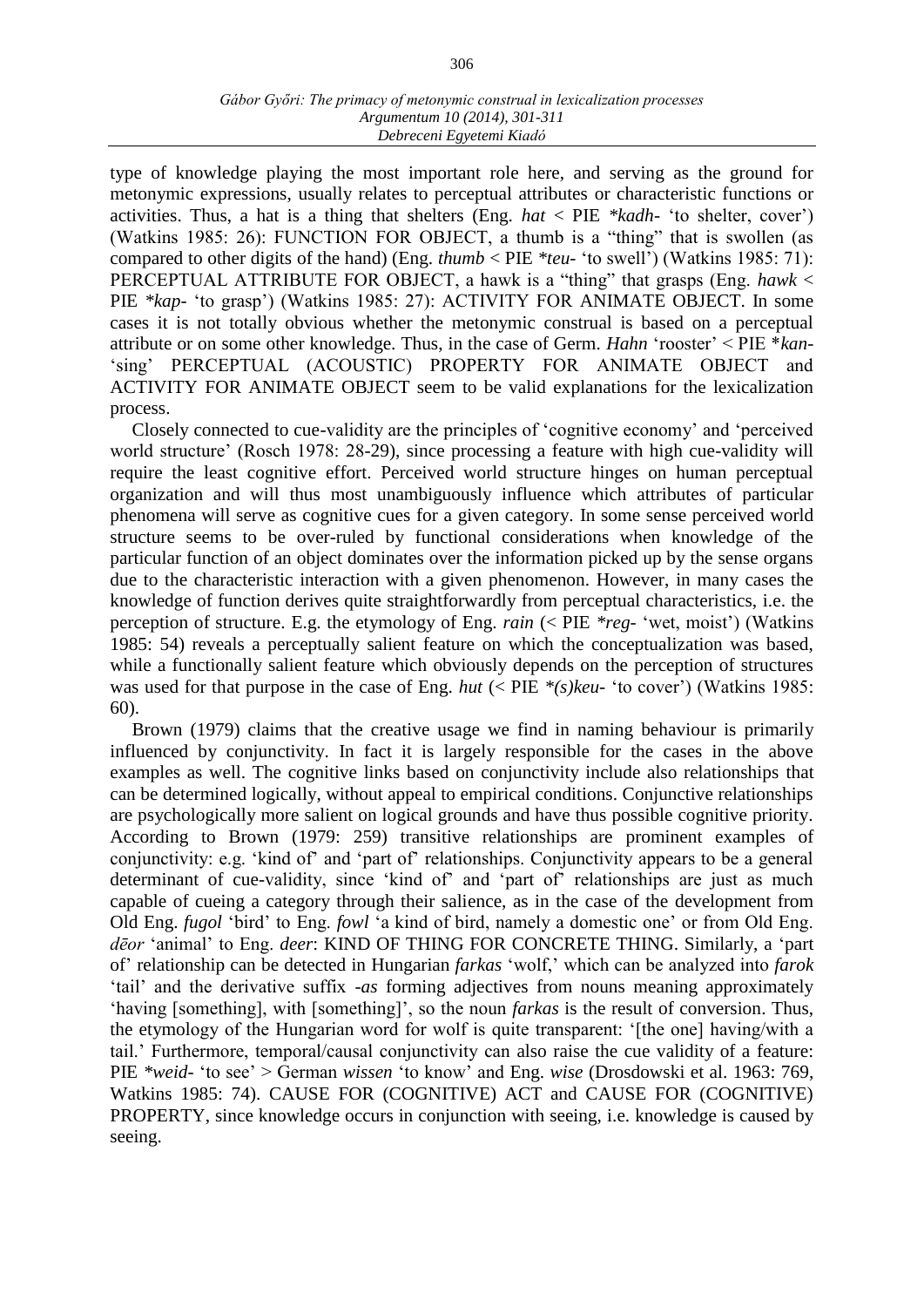## **3 Determinants of conjunctivity**

These factors (cue-validity, cognitive economy, perceived world structure and conjunctivity) work together as the motivational basis mentioned earlier because they jointly facilitate the reliance on familiar knowledge when new categories are processed. Even an individual feature that is selected to refer to a new category will have to exist as a familiar category in its own right in the speaker's knowledge if cueing is to be accomplished with it. Furthermore, only familiar categories can surface as features of other categories in our perception of world structure and familiarity with them will naturally contribute to processing ease and thus be cognitively economical. The function of the cognitive mechanisms of category extension and restriction, and – due to our cognitive disposition to perceive similarity and contiguity (Anttila 2003: 431) – especially metaphor and metonymy (Traugott & Dasher 2002: 27), is exactly to exploit such knowledge. In addition, conjunctivity of any type appears to be the simplest and most basic activator of an associative act.

Thus, the reason why these mechanisms may universally induce certain specific conceptualizations is the generality of particular types of knowledge, which count as familiar, independent of the cultural context. This is the most obvious in the case of metonymy, as the contiguity of the referents of the source and the target domains of the semantic extension is very often universally salient. This may also be the reason for the dominance of metonymic onomasiological changes in certain lexical fields, e.g. in the case of emotion expressions (Győri 1998). The cognitive underpinning of this seems to derive once again from Rosch's (1978) two basic principles of categorization: perceived world structure and cognitive economy. The fact that "the perceived world is not an unstructured total set of equiprobable co-occurring attributes" (Rosch 1978: 29) will influence the way humans universally perceive things and conceptualize them across different cultures, and so it will also narrow down the range of possible lexicalizations.

The cognitive salience of contiguity derives from the perception of this close correlational structure of the world, which appears to be left unaffected by the cultural context. Conjunctive cognitive links are likely to be so deeply entrenched universally that their utilization should have considerable priority in conceptualization and in the ensuing lexicalization process. This may create similarities in how certain phenomena are understood and conceptualized reflected in their lexicalizations in different languages. Such a similarity can be witnessed e.g. between German *Zorn* 'anger' (< PIE *\*der-* 'to split, peel, flay') (Drosdowski 1963, Kluge 1975) and Hungarian *harag* 'anger' (< Proto-Finno-Ugric *\*kur3* 'anger,' cognate with PFU *\*kura-* 'to peel, flay') (Rédei 1986-1991). Thus, in both cases we have the metonymic construal PHYSICAL (BODILY) EXPERIENCE FOR EMOTION. The similarity in conceptualization can be explained on the basis of the contiguity between feeling the emotion of anger and the accompanying physiological sensation of pressure in the body. This correspondence is not surprising in view of the fact that the metaphor ANGER IS EXPLOSION (OF THE BODY) is very common in many languages today (cf. Kövecses 1995).

Conceptualizing certain phenomena in terms of such universally perceived salient correlations will also satisfy the principle of cognitive economy by providing "maximum information with the least cognitive effort" (Rosch 1978: 28). Cognitive economy will thus engender universal tendencies in the content of conceptualizations since the forming of categories the more economical cognitively the more salient features are utilized. More salient features will simply provide more information with less cognitive effort. Cognitive economy must be at least partly responsible also for such universals because the four basic cognitive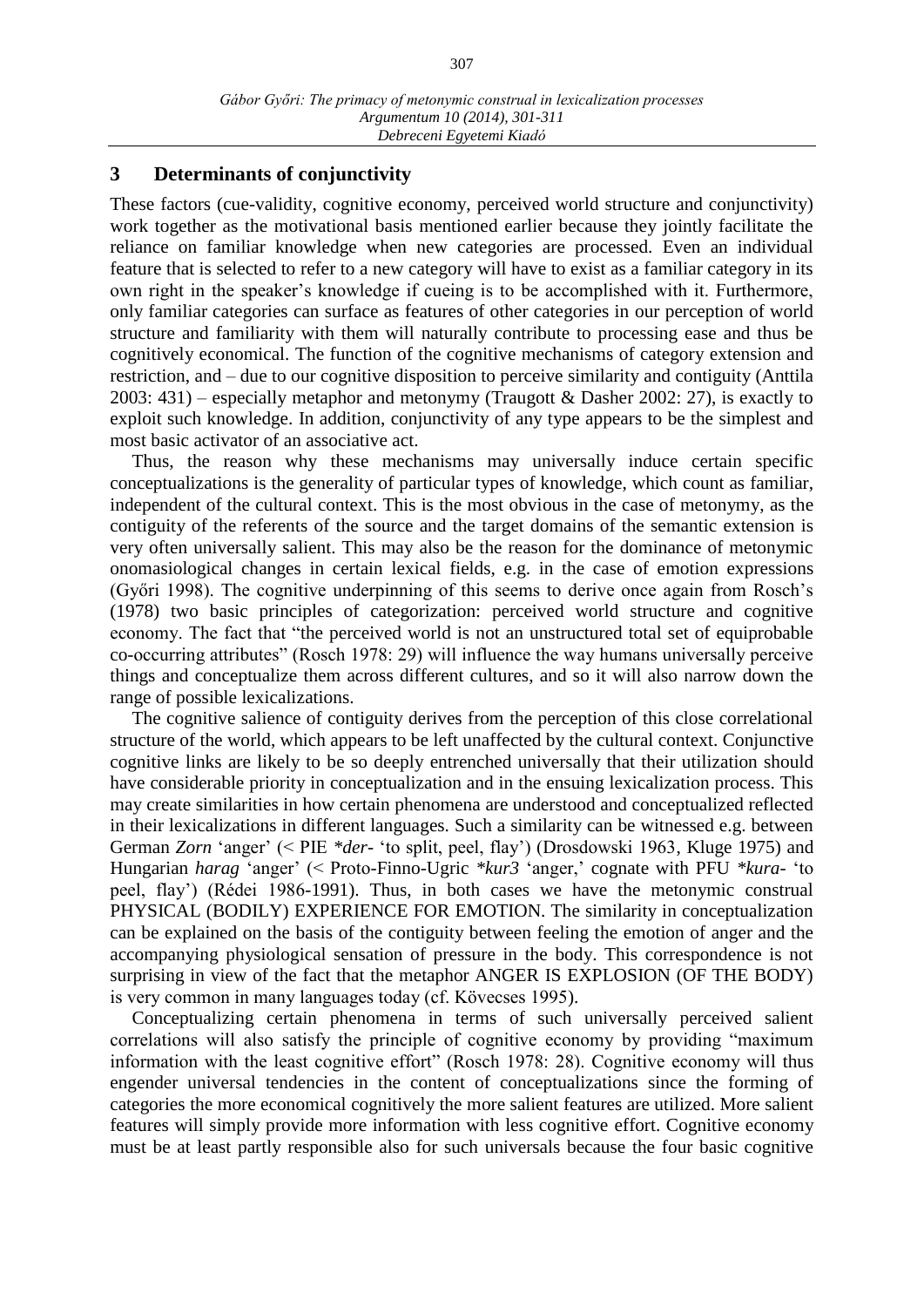mechanisms behind lexicalization (metaphor, metonymy, category extension and restriction) obviously best fulfil its requirements by highlighting the most salient features of a category.

These principles will engender universal tendencies in conceptualization and hence lexicalization jointly with the cue-validity of features. By virtue of their cognitive status, i.e. their explicitness, perceived world structure and conjunctivity are the most evident cognitive grounds shared by interlocutors striving for mutual intelligibility in the process of coining novel expressions. Thus, features deriving from perceived world structure and conjunctive relationships are likely to have the highest cue validity, i.e. cue their respective categories most efficiently and economically. Since the principle of perceived world structure may universally influence the way humans perceive phenomena and conjunctivity can be determined on logical grounds, the salience of features induced by them, and the cue validity of these, should be independent of cultural context, giving rise to universal conceptualizations.

The above processes serve only as the basis for the more specific similarities in the content of universal conceptualizations. The universally perceived world structure and conjunctivity relations are only starting points for more abstract levels of conceptualizations. They are likely to influence the topological structure of conceptual domains that may eventually serve as the source domains of metaphorical and metonymical extensions, and this structure is further preserved in mappings onto a target domain (cf. Lakoff 1990). Since 'perceived world structure' also influences our taxonomical view of the world, category extension and restriction, as manifest in semantic broadening and narrowing, may also yield universal lexicalized conceptualizations by way of a similar chain.

Although, other things being equal, cue-validity should correlate with conjunctive relationships inherent in universally perceived world structure, under particular culturalenvironmental circumstances (of a speech community) the salience of features will also depend on aspects of socio-cultural functionality, i.e. the role these phenomena play in interactive behaviour. It should be noted, however, that there is an embodied level of functionality which is universal. This is clearly shown in the developments of Eng. *wind* < Common Germ. \**windaz* 'wind' < PIE \**we-* 'to blow' and Eng. *eye* < Common Germ. \**augon* 'eye' < PIE \**okw-* 'to see' (Onions 1966: 1008, Watkins 1985: 45, 73), where the metonymic construals are based on FUNCTION (OR "ACTIVITY") FOR PHENOMENON (OF THE NATURAL ENVIRONMENT) and (PHYSIOLOGICAL) FUNCTION FOR BODILY ORGAN respectively.

As opposed to this, cultural influence can be detected e.g. in the development of Germ. *Hose* 'trousers' < Common Germanic \**huson* 'covering for the legs' < PIE \* *(s)keu-* 'to cover', where the garment is obviously construed as 'a thing covering (the legs)' on the basis of the most salient feature (based on its function): FUNCTION FOR OBJECT. Therefore, if a culturally functional interpretation of the world is to be achieved, perceived world structure as such cannot have a deterministic cognitive effect on cue-validity. A culturally determined shift in accent concerning the salience of features will result in different features exhibiting high cue-validity. This will engender culture-specific conceptualizations as bases of lexical coding in the language.

The salience of features of phenomena to be conceptualized can thus be affected and ultimately depend on knowledge of the function, origin, etc. of these phenomena and may therefore be functionally determined by specific cognitive factors. This functionally determined salience will influence the possible construals of phenomena and through this the choice of an expression to be used in coding. This procedure is reflected in creativedescriptive naming. It can also be observed in etymologies that such naming draws on the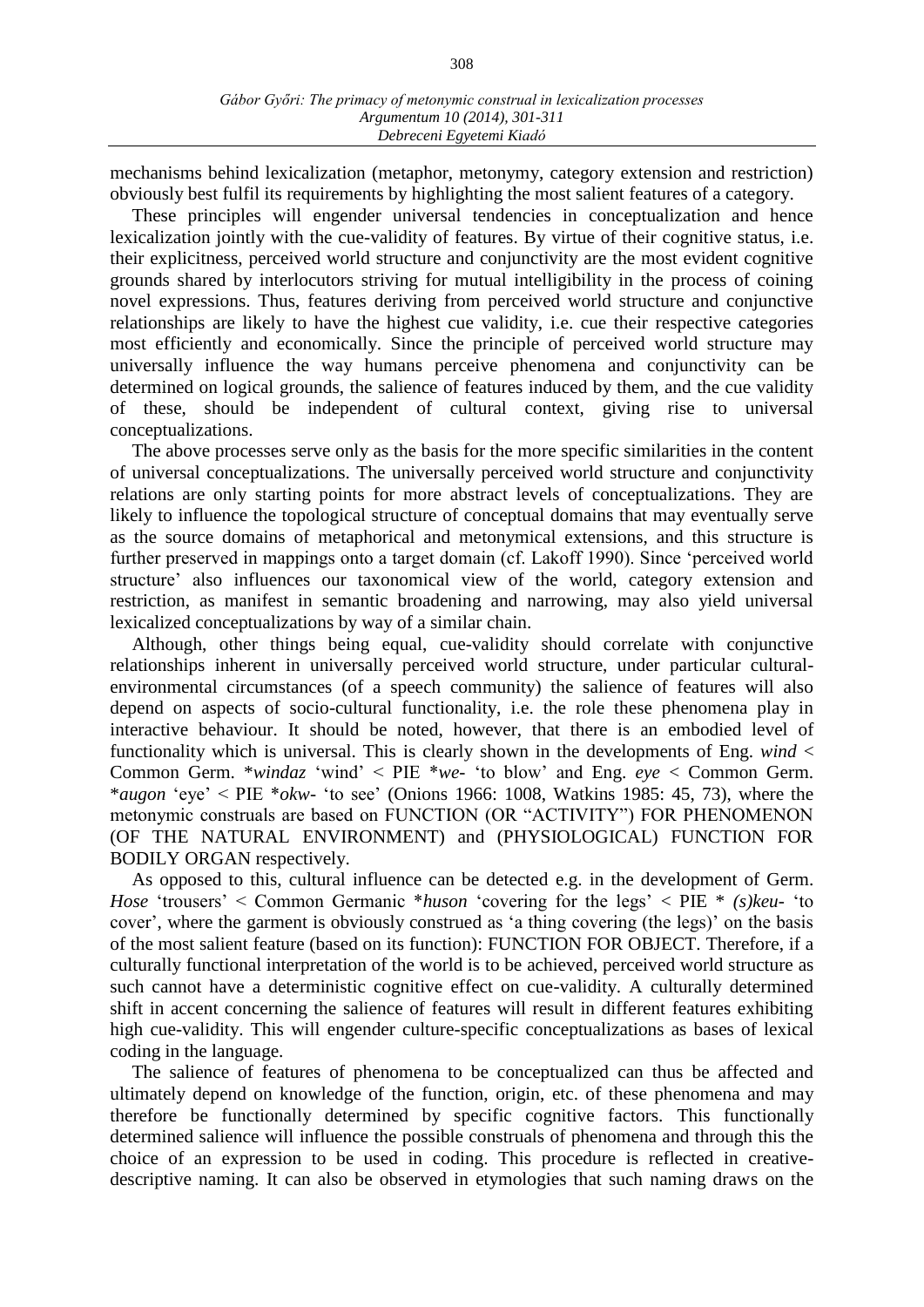existent category system under the influence of functional knowledge. For example, Latin *murus* 'wall' < PIE *\*mei-* 'to fix, to build fortifications or fences' demonstrates the salience of the knowledge of activity connected to the object, hence the metonymic construal ACTIVITY FOR (RESULTING) OBJECT. Germ. *Wand* 'wall' < PIE *\*wendh-* 'to turn, wind, weave' demonstrates the salience of knowledge of origin (in the sense of how the object was created: Germanic tribes erected walls by weaving branches together and covering them with mud), hence the metonymic construal ORIGIN FOR OBJECT.

## **4 Conclusion**

The above analysis has shown that the underlying cognitive mechanisms of lexicalization processes can offer us clues about cultural category formation in general. Formation of new conceptual categories cannot be independent of human interaction with the environment because descriptive naming found in lexicalization reflects the essence of this interaction, be it the mere perception of real world attributes or the recognition of certain attributes as functionally relevant in interactive behaviour.

The data show that the high correlational structure of attributes will yield a high level of feature integration in the category, which explains the fact that the cognitive activation of one feature is capable of recruiting the totality of the connecting features in conceptualization. Primarily four cognitive factors influence the choice of an attribute that will be assigned the activating role. These are cue-validity, cognitive economy, perceived world structure, conjunctivity.

The high cue-validity of a feature always depends on existing knowledge as the features we discern as salient form separate categories in our familiar knowledge base. Of the four factors conjunctivity is the one that primarily influences creative naming behaviour, affecting cue-validity governed by the principles of cognitive economy and perceived world structure. This results in metonymic construals as they require the least cognitive effort for interpretation.

These mechanisms may universally induce certain specific conceptualizations depending on the generality of particular types of knowledge counting as familiar independently of the cultural-environmental context. Although in these circumstances cue-validity correlates with conjunctive relationships inherent in universally perceived world structure, under particular cultural-environmental conditions the salience of features will also depend on aspects of socio-cultural functionality.

## **References**

- Anderson, J.A. (1988): Concept formation in neural networks: Implications for evolution of cognitive functions. *Human Evolution* 3, 81-97.
- Anttila, R. (2003): Analogy: The warp and woof of cognition. In: Joseph, B.D. & Janda, R.D. (eds.): *The Handbook of Historical Linguistics*. Oxford: Blackwell, 425-440.
- Brown, C.H. (1979): A theory of lexical change: With examples from folk biology, human anatomical partonomy and other domains. *Anthropological Linguistics* 21, 257-276.
- Carroll, J. (1985): *What's in a Name? An Essay in the Psychology of Reference*. New York: Freeman.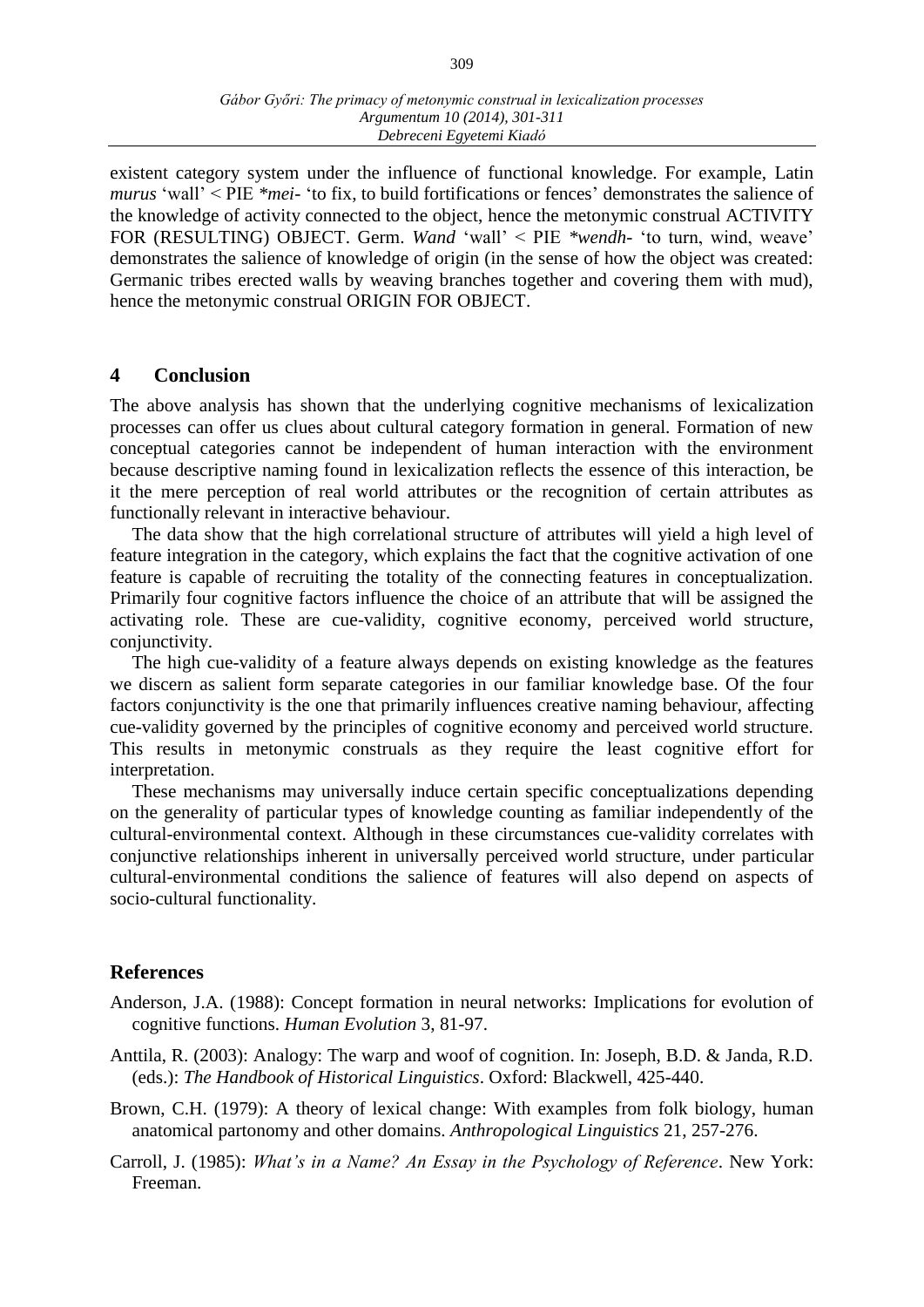- Croft, W. (2000): *Explaining Language Change: An Evolutionary Approach*. Harlow: Longman.
- Croft, W. & Cruse, D.A. (2004): *Cognitive Linguistics*. Cambridge: Cambridge University Press.
- Csányi, V. (1992): The brain's models. In: Sebeok, T.A. & Umiker-Sebeok, J. (eds.): *Biosemiotics: The Semiotic Web.* Berlin & New York: Mouton de Gruyter, 27-43.
- Drosdowski, G. et al. (1963): *Das Herkunftswörterbuch: Die Etymologie der deutschen Sprache* [The Origins Dictionary: The Etymology of the German Language]. Mannheim: Bibliographisches Institut.
- Geeraerts, D. (1997): *Diachronic Prototype Semantics: A Contribution to Historical Lexicology*. Oxford: Clarendon Press.
- Givón, T. (1998): On the co-evolution of language, mind and brain. *Evolution of Communication* 2, 45-116.
- Győri, G. (1996): Historical aspects of categorization. In: Casad, E.H. (ed.): *Cognitive Linguistics in the Redwoods: The Expansion of a New Paradigm in Linguistics.* Berlin & New York: Mouton de Gruyter, 175-206.
- Győri, G. (1998): Cultural variation in the conceptualization of emotions: A historical study. In: Tabakowska, E. & Athanasiadou, A. (eds.): *Speaking of Emotions: Conceptualization and Expression.* Berlin & New York: Mouton de Gruyter, 99-124.
- Győri, G. (2002): Semantic change and cognition. *Cognitive Linguistics* 13, 123-166.
- Győri, G. (2004): Semantic-lexical change at the crossroads between universals and linguistic relativity: A perspective from cognition and evolution. In: Mihatsch, W. & Steinberg. R. (eds.): *Lexikalische Daten und Universalien des semantischen Wandels / Lexical Data and Universals of Semantic Change*. Tübingen: Stauffenburg, 19-37.
- Harnad, S. (2005): To cognize is to categorize: Cognition is categorization. In: Cohen, H. & Lefebvre, C. (eds.): *Handbook of Categorization in Cognitive Science*. Amsterdam: Elsevier, 20-43.
- Kluge, F. (1975): *Etymologisches Wörterbuch der deutschen Sprache* [Etymological Dictionary of the German Language]. (21st edition). Berlin: Walter de Gruyter.
- Johnson, M. (1987): *The Body in the Mind: The Bodily Basis of Meaning, Reason and Imagination*. Chicago: University of Chicago Press.
- Kövecses, Z. (1995): Metaphor and the folk understanding of anger. In: Russell, J.A., Fernandez-Dols, J-M., Manstead, A.S.R. & Wellenkamp, J.C. (eds.): *Everyday Conceptions of Emotion: An Introduction to the Psychology, Anthropology and Linguistics of Emotion*. Dordrecht: Kluwer Academic Publishers, 49-71.
- Kövecses, Z. (2000): The scope of metaphor. In: Barcelona, A. (ed.): *Metaphor and Metonymy at the Crossroads: A Cognitive Perspective*. Berlin & New York: Mouton de Gruyter, 79-92.
- Kövecses, Z. (2010): A new look at metaphorical creativity in cognitive linguistics. *Cognitive Linguistics* 21, 655–689.